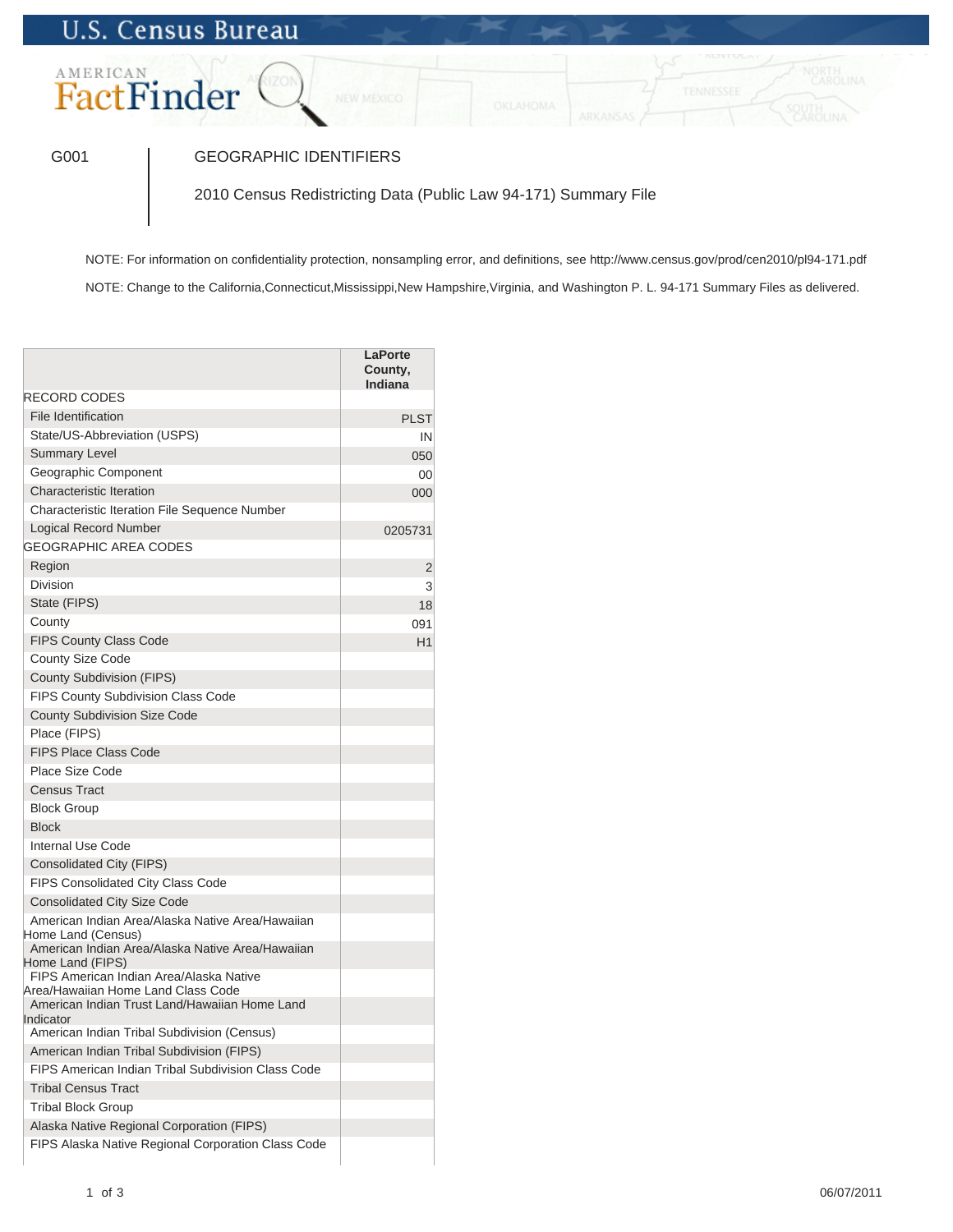|                                                                                                            | <b>LaPorte</b><br>County,<br>Indiana |
|------------------------------------------------------------------------------------------------------------|--------------------------------------|
| Metropolitan Statistical Area/Micropolitan Statistical<br>Area                                             | 33140                                |
| Metropolitan Statistical Area/Micropolitan Statistical<br>Area Size Code                                   |                                      |
| <b>Metropolitan Division</b>                                                                               | 99999                                |
| <b>Combined Statistical Area</b>                                                                           | 176                                  |
| New England City and Town Area                                                                             |                                      |
| New England City and Town Area Size Code                                                                   |                                      |
| New England City and Town Area Division                                                                    |                                      |
| Combined New England City and Town Area                                                                    |                                      |
| Metropolitan Statistical Area/Micropolitan Statistical<br>Area Principal City Indicator                    |                                      |
| New England City and Town Area Principal City                                                              |                                      |
| Indicator<br>Urban Area                                                                                    |                                      |
| Urban Area Size Code                                                                                       |                                      |
| Urban Area Type                                                                                            |                                      |
| Urban/Rural                                                                                                |                                      |
| Congressional District (111th)                                                                             |                                      |
| State Legislative District (Upper Chamber) (Year 1)                                                        |                                      |
| State Legislative District (Lower Chamber) (Year 1)                                                        |                                      |
| <b>Voting District</b>                                                                                     |                                      |
| <b>Voting District Indicator</b>                                                                           |                                      |
| Reserved                                                                                                   |                                      |
| ZIP Code Tabulation Area (5 digit)                                                                         |                                      |
| Subminor Civil Division (FIPS)                                                                             |                                      |
| <b>FIPS Subminor Civil Division Class Code</b>                                                             |                                      |
| School District (Elementary)                                                                               |                                      |
| School District (Secondary)                                                                                |                                      |
| School District (Unified)                                                                                  |                                      |
| AREA CHARACTERISTICS                                                                                       |                                      |
| Area (Land)                                                                                                | 1549587772                           |
| Area (Water)                                                                                               | 38747148                             |
| Area Name-Legal/Statistical Area Description (LSAD)<br>Term-Part Indicator                                 | LaPorte County                       |
| <b>Functional Status Code</b>                                                                              | Α                                    |
| Geographic Change User Note Indicator                                                                      |                                      |
| Population Count (100%)<br>Housing Unit Count (100%)                                                       | 111467                               |
| Internal Point (Latitude)                                                                                  | 48448                                |
| Internal Point (Longitude)                                                                                 | +41.5490111                          |
| Legal/Statistical Area Description Code                                                                    | -086.7447293                         |
| Part Flag                                                                                                  | 06                                   |
| <b>SPECIAL AREA CODES</b>                                                                                  |                                      |
| Reserved                                                                                                   |                                      |
| <b>Urban Growth Area</b>                                                                                   |                                      |
| State (ANSI)                                                                                               | 00448508                             |
| County (ANSI)                                                                                              | 00450507                             |
| County Subdivision (ANSI)                                                                                  |                                      |
| Place (ANSI)                                                                                               |                                      |
| Consolidated City (ANSI)                                                                                   |                                      |
| American Indian Area/Alaska Native Area/Hawaiian                                                           |                                      |
| Home Land (ANSI)                                                                                           |                                      |
| American Indian Tribal Subdivision (ANSI)                                                                  |                                      |
| Alaska Native Regional Corporation (ANSI)                                                                  |                                      |
| Subminor Civil Division (ANSI)                                                                             |                                      |
| Congressional District (113th)                                                                             |                                      |
| Congressional District (114th)                                                                             |                                      |
| Congressional District (115th)                                                                             |                                      |
| State Legislative District (Upper Chamber) (Year 2)<br>State Legislative District (Upper Chamber) (Year 3) |                                      |
| State Legislative District (Upper Chamber) (Year 4)                                                        |                                      |
|                                                                                                            |                                      |